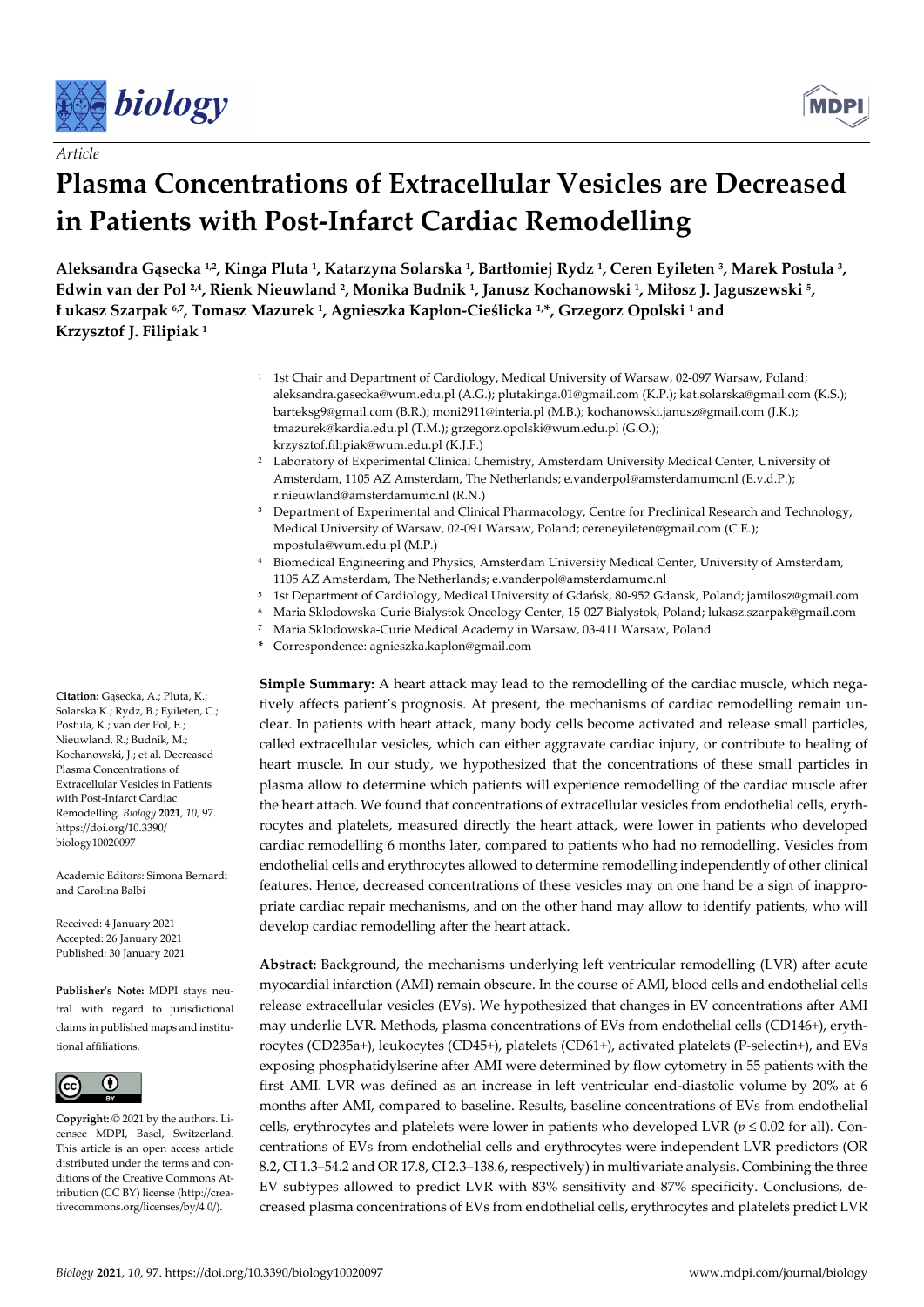after AMI. Since EV release EVs contributes to cellular homeostasis by waste removal, decreased concentrations of EVs may indicate dysfunctional cardiac homeostasis after AMI, thus promoting LVR.

**Keywords:** heart failure; left-ventricular remodelling; acute myocardial infarction; extracellular vesicles; flow cytometry

## **1. Introduction**

Coronary artery disease (CAD) is a major public health problem, affecting around 126 million individuals worldwide [1]. Improvements in the pharmacological and interventional treatment of CAD, including primary percutaneous interventions (PCI) for acute myocardial infarction (AMI), decreased the short-term mortality rate after AMI [2,3]. Consequently, long-term complications including heart failure (HF) have become a leading cause of death in CAD [4].

After AMI, myocardial necrosis leads to formation of scar tissue. The structural and functional geometrical changes of the cardiac muscle are termed post-infarct left ventricular remodelling (LVR) [5]. Echocardiographic evaluation of LVR includes measurements of left ventricular end-diastolic and end-systolic volumes (LVEDV, LVESV), left ventricle ejection fraction (EF), and 3D assessment of left ventricle sphericity index [6]. The most widely used definition of LVR, applied also in this study, is a >20% increase in LVEDV at six months after AMI [7]. About 30% of the patients after anterior AMI and 17% after nonanterior AMI develop LVR, which increases the risk of HF and the mortality rate [7]. The pathophysiological mechanisms underlying LVR after AMI remain obscure. To prevent development of LVR in patients after AMI, beta-blockers, angiotensin-converting enzyme inhibitors or angiotensin receptor blockers and aldosterone antagonists are used [8]. However, since there are no reliable parameters to identify patients who will develop postinfarct LVR, the therapy cannot be tailored to the individual patients' need. Hence, new pathophysiological insights and biomarkers for LVR after AMI are urgently required. Extracellular vesicles (EVs) are released by blood and vascular endothelial cells into the blood [9]. EVs are thought to transport biomolecules, including cytokines, signalling proteins and nucleic acids, between cells, and therefore are believed to be involved in intercellular communication [10]. Depending on the molecular cargo, EVs can affect both physiological and pathological processes, such as immune responses, angiogenesis and wound healing [11]. Due to the multiple roles of EVs in health and disease, EVs may provide new and potentially non-invasive biomarkers [12]. Therefore, we hypothesized that (i) the concentrations of EVs evaluated after AMI differ between patients with and without LVR after 6 months, and, if so, (ii) the changes in EV concentrations may underlie LVR after AMI.

We compared the concentrations of EVs after AMI between patients who developed LVR at 6 months, and those who did not, and evaluated the predictive value of EVs for LVR.

#### **2. Materials and Methods**

#### *2.1. Study Design*

We prospectively evaluated the predictive value of EVs for LVR in all patients participating in the Antiplatelet Therapy Effect on Extracellular Vesicles (AFFECT EV) Echocardiography Substudy [13]. AFFECT EV was an investigator-initiated, prospective study conducted at the 1st Chair and Department of Cardiology, Medical University of Warsaw, Poland in collaboration with the Vesicle Observation Centre, Amsterdam University Medical Centers (UMC), The Netherlands [14]. The study protocol, designed in compliance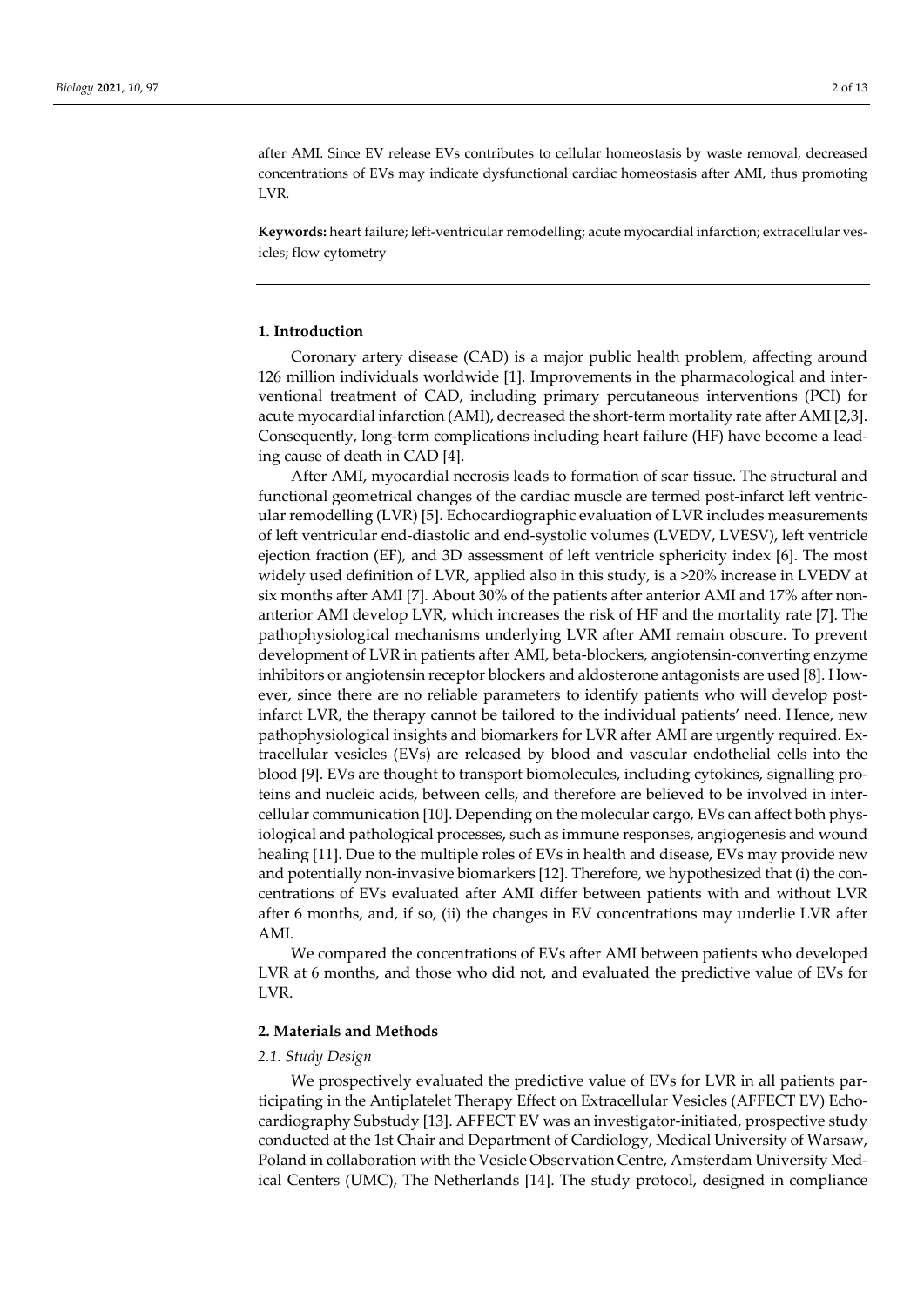with the Declaration of Helsinki, was approved by the Ethics Committee of Medical University of Warsaw, approval number KB/112/2016, registered in the Clinical Trials database as NCT02931045, and published previously [13]. All participants provided written informed consent.

## *2.2. Study Participants*

Study inclusion and exclusion criteria are listed in Table S1. Patients were eligible for enrolment if they were (a) were admitted to the hospital due to the first ST-segment elevation of acute myocardial infarction (STEMI) or non-STEMI (NSTEMI) with an onset of symptoms during the previous 24 hours, and (b) underwent PCI with stent implantation. STEMI was defined as persistent ST-segment elevation of at least 0.1 mV in at least two contiguous electrocardiography leads, or a new left bundle-branch block [15]. NSTEMI was diagnosed in patients presenting with typical anginal chest pain along with an elevation of cardiac troponin concentration in the peripheral blood and ST-segment changes (ST depression, transient ST elevation, T-wave changes) on electrocardiogram [16].

### *2.3. Treatment*

All patients received standard treatment after AMI according to the guidelines, including double antiplatelet therapy, β-blocker, angiotensin-converting enzyme inhibitor or angiotensin receptor blocker, aldosterone receptor antagonist and protein pump inhibitor [15,16].

#### *2.4. Clinical Data Collection*

Data collected at baseline included demographics (age, gender), body mass index, initial diagnosis and cardiovascular risk factors, including arterial hypertension, diabetes, hyperlipidaemia, and smoking. In addition, routine laboratory parameters were recorded. Each patient underwent transthoracic echocardiography within 24 hours after AMI and at 6-month follow-up visit. LVR was defined as an increase in LVEDV by 20% at 6 months after AMI, compared to baseline echocardiography.

### *2.5. Blood Collection and Handling*

Peripheral venous blood samples were collected from fasting patients at a single time-point (within 24 h after AMI). With fasting, we mean ≥8 hours after last consumption. Blood was collected and processed according to the recent guidelines to study EVs [17]. Briefly, blood was collected in 10 mL 0.109 mol/L citrated plastic tubes (S-Monovette, Sarstedt) via antecubital vein puncture using a 19-gauge needle, without tourniquet. The first 2 mL were discarded to avoid pre-activation of platelets. Within maximum 15 minutes from blood collection, platelet-depleted plasma was prepared by double centrifugation using a Rotina 380 R equipped with a swing-out rotor and a radius of 155 mm (Hettich Zentrifugen, Tuttlingen, Germany). The centrifugation parameters were: 2500 g, 15 min, 20  $\degree$ C, acceleration speed 1, no brake. The first centrifugation step was done with 10 mL whole blood collection tubes. Supernatant was collected 10 mm above the buffy coat. The second centrifugation step was done with 3.5 mL plasma in 15 mL polypropylene centrifuge tubes (Greiner Bio-One B.V). Supernatant (platelet-depleted plasma) was collected 5 mm above the buffy coat, transferred into 5 mL polypropylene centrifuge tubes (Greiner Bio-One B.V., Vilvoorde, Belgium), mixed by pipetting, transferred to 1.5 mL low-protein binding Eppendorfs (Thermo Fisher Scientific, MA, USA), and stored in −80 °C until analyzed. Prior to analysis, samples were thawed for 1 minute in a water bath at 37 °C.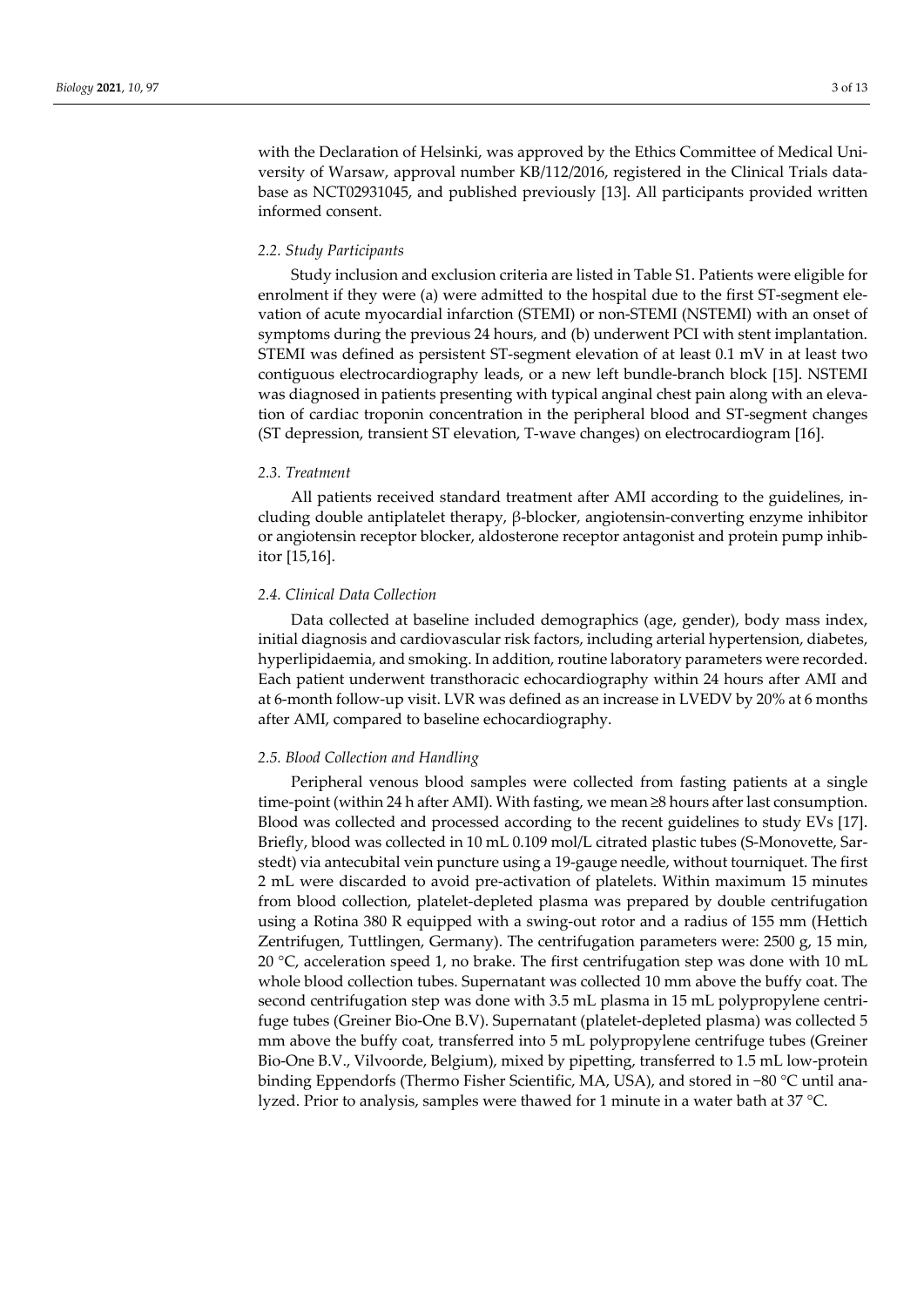#### *2.6. Flow Cytometry*

Concentration of EVs were measured by flow cytometry (A60-Micro, Apogee Flow Systems, Hertfordshire, UK). We diluted samples 2-fold to 1500-fold in in citrated (0.32%) phosphate-buffered saline (PBS) to achieve a count rate of less than 3000 events/s to prevent swarm detection [18]. Diluted samples were measured during 120 s at a flow rate of  $3.01 \mu L$  per minute. The trigger threshold was set at 14 arbitrary units of the side scatter detector, which corresponds to a side scattering cross section of 10 nm2. The reported concentrations describe the number of particles (a) that exceed the side scatter threshold, (b) have a diameter >200 nm as determined by Flow-SR [19], (c) have a refractive index <1.42 to exclude positively labelled chylomicrons [20], and (d) that are positive at the fluorescence detector(s) corresponding to the used label(s), per mL of platelet-depleted plasma. We measured concentrations of EVs from endothelial cells (CD146<sup>+</sup>), erythrocytes (CD235a+), leukocytes (CD45+), platelets (CD61+), activated platelets (P-selectin+), and EVs exposing phosphatidylserine (PS). Although a generic EV marker is lacking, proteins binding PS are commonly used to stain ~50% of all plasma EVs [21]. Hence, we used lactadherin to stain all (PS-exposing) plasma EVs. To improve the reproducibility of our EV flow cytometry experiments, we (a) applied the new reporting framework for the standardized reporting of EV flow cytometry experiments (MIFlowCyt-EV) [22], (b) calibrated all detectors, (c) determined the EV diameter and refractive index by the flow cytometry scatter ratio (Flow-SR) [19], and (d) applied custom-built software to fully automate data calibration and processing.

## *2.7. End-Points*

The primary end-point was the difference between the concentrations of EVs after AMI in patients with and without LVR at 6 months. The secondary end-point was the predictive value of EVs for LVR at 6 months.

#### *2.8. Statistical Analysis*

The power calculation was based on the systematic review with meta-analysis of seven clinical studies, which demonstrated that plasma concentrations of EVs are twofold higher in patients with acute coronary syndrome, compared to healthy controls [23]. About 30% of patients after AMI develops LVR. Sample size was calculated based on the following assumptions: (i) significance level for two-sided testing 0.05, (ii) test power 0.9, (iii) standard deviation (SD) +/− 1.5, (iv) estimated difference in mean EV concentrations between the group with and without AMI 2. Based on the above assumptions, the study should include at least 13 patients who will develop LVR (25% of the study group). Based on this sample size estimation, a total of 52 patients should be enrolled in the study. Assuming 10% of patients lost to follow-up, 60 patients were eventually included in the study.

Statistical analysis was conducted using IBM SPSS Statistics, version 24.0 (IBM). Categorical variables were presented as number and percentage and compared using Fischer's exact test. A Shapiro–Wilk test was used to assess normal distribution of continuous variables. Continuous variables were presented as mean and SD or median with interquartile range and compared using an unpaired t-test or Mann-Whitney U test. The diagnostic ability of EVs to discriminate between patients with and without LVR and the cut-offs were calculated using a receiver operating characteristic (ROC) curve. Logistic regression model incorporating the subtypes of EVs with significant sensitivity and specificity (area under the ROC curve, AUC) and clinical characteristics were used to determine the best model for LVR prediction. Mortality and other adverse events were reported descriptively. A p-value below 0.05 was considered significant.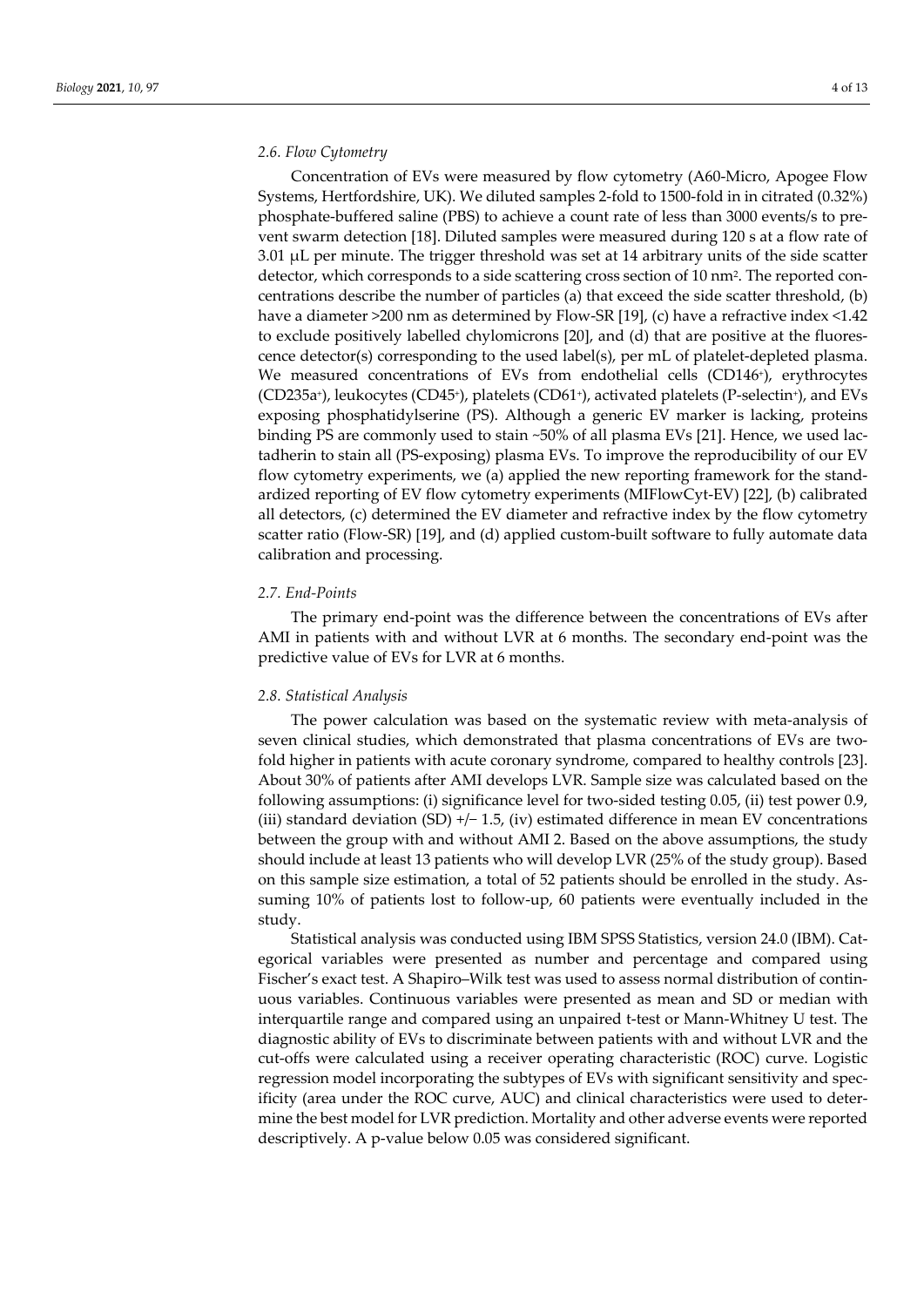## **3. Results**

The study flow and exclusion and inclusion overview are shown in Figure 1. Between January 2017 and June 2018, 60 patients were enrolled, and 55 patients were included in the final analysis (5 patients withdrew consent and did not attend the follow-up visit at 6 months). Patient characteristics are shown in Table 1. Twelve patients developed LVR at 6 months (22%). Cardiovascular risk factors and laboratory characteristics including haemoglobin, platelet count, troponin-I and C-reactive protein concentration at baseline were comparable between the groups. STEMI occurred more frequently in patients who developed LVR compared to patients without LVR, but this difference did not reach statistical significance (92% vs 72%,  $p = 0.26$ ). Echocardiography parameters and pharmacotherapy were comparable between the groups. All patients received dual antiplatelet therapy, all patients except for one received atorvastatin, and more than 80% of patients received a βblocker, an angiotensin-converting enzyme inhibitor, and a proton pump inhibitor. At 6 months, LVEDV and LVESV were larger with patients with LVR, compared to those without LVR  $(p = 0.03, p = 0.04,$  respectively). The EF was comparable in both groups. There were no deaths and only one recurrent hospitalization due to HF during the study in a patient from the LVR group.



**Figure 1.** Study design (**A**) and inclusion and exclusion chart (**B**) Abbreviations: AMI – acute myocardial infarction; ASA – acetylsalicylic acid; GP – glycoprotein; PCI – percutaneous coronary intervention.

| Characteristic                         | <b>LVR</b> $(n = 12)$ |               | No LVR $(n = 43)$ |               | $p$ -Value |  |  |  |  |  |
|----------------------------------------|-----------------------|---------------|-------------------|---------------|------------|--|--|--|--|--|
|                                        | N                     | SD, range, %  | N                 | SD, range, %  |            |  |  |  |  |  |
| Age, years-mean ± SD                   | 59.5                  | 10.3          | 65.6              | 9.3           | 0.06       |  |  |  |  |  |
| Male gender-number (%)                 | 8                     | 67            | 32                | 74            | 0.72       |  |  |  |  |  |
| BMI-median (IQR)                       | 28.1                  | $25.5 - 29.9$ | 27.9              | 25.4–31.8     | 0.73       |  |  |  |  |  |
| Diagnosis at admission–number (%)      |                       |               |                   |               |            |  |  |  |  |  |
| <b>STEMI</b>                           | 11                    | 92            | 31                | 72            | 0.26       |  |  |  |  |  |
| <b>Anterior AMI</b>                    | $\overline{2}$        | 17            | 8                 | 19            | 1.00       |  |  |  |  |  |
| Cardiovascular risk factors-number (%) |                       |               |                   |               |            |  |  |  |  |  |
| Arterial hypertension                  | 8                     | 67            | 26                | 60            | 0.75       |  |  |  |  |  |
| Diabetes mellitus                      | 3                     | 35            | 7                 | 16            | 0.67       |  |  |  |  |  |
| Dyslipidaemia                          | 8                     | 67            | 29                | 67            | 1.00       |  |  |  |  |  |
| Smoking                                | 5                     | 41            | 18                | 41            | 1.00       |  |  |  |  |  |
| Laboratory characteristics at baseline |                       |               |                   |               |            |  |  |  |  |  |
| Creatinine, mg/dL-median (IQR)         | 0.91                  | $0.73 - 1.02$ | 0.95              | $0.81 - 1.05$ | 0.39       |  |  |  |  |  |
| C-reactive protein-median (IQR)        | 3.75                  | 1.73–6.08     | 3.00              | $1.7 - 5.9$   | 0.16       |  |  |  |  |  |

**Table 1.** Main characteristics of patients with and without left ventricular remodelling (LVR) at 6 months after acute myocardial infarction.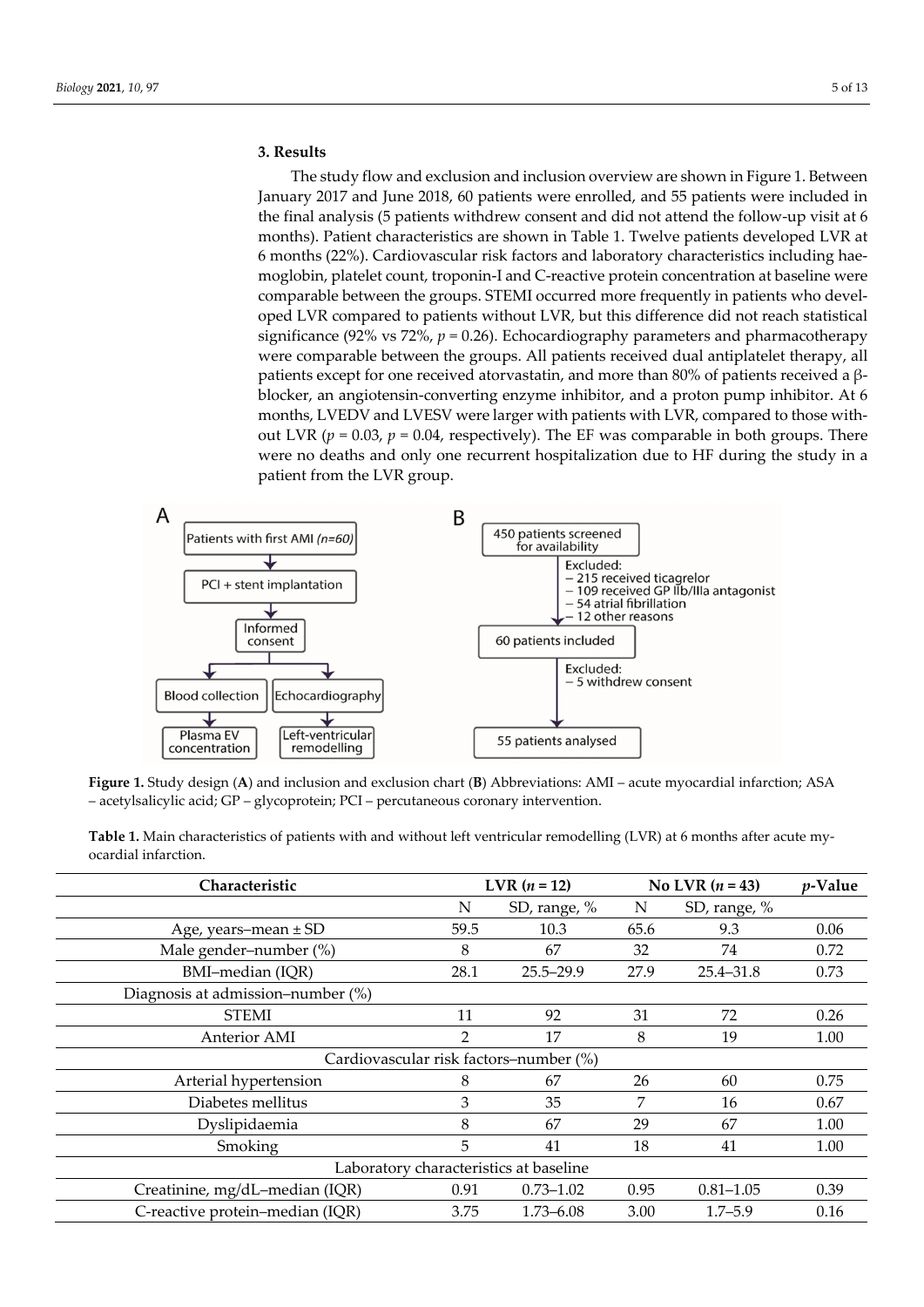| Haemoglobin, $g/dL$ -mean $\pm$ SD            | 14.0           | 1.3          | 13.9  | 1.3          | 0.89 |  |  |  |
|-----------------------------------------------|----------------|--------------|-------|--------------|------|--|--|--|
| $INR$ -mean $\pm$ SD                          | 1.14           | 0.16         | 1.07  | 0.08         | 0.06 |  |  |  |
| NT-proBNP-median (IQR)                        | 696            | 386-1936     | 888   | 192-1978     | 0.49 |  |  |  |
| Platelet count, 10 <sup>3</sup> /µL-mean (SD) | 262.3          | 75.4         | 235.6 | 69.2         | 0.27 |  |  |  |
| Troponin I, ng/mL-median (IQR)                | 16.2           | $5.2 - 42.6$ | 14.7  | $2.5 - 35.5$ | 0.46 |  |  |  |
| Echocardiography at baseline                  |                |              |       |              |      |  |  |  |
| LVEDV, mL-median (IQR)                        | 104            | $92 - 120$   | 105   | $95 - 123$   | 0.58 |  |  |  |
| LVESV, mL-median (IQR)                        | 41             | $38 - 52$    | 41    | $40 - 65$    | 0.38 |  |  |  |
| LVEF, mL-median (IQR)                         | 53             | 47-57        | 51    | $45 - 54$    | 0.43 |  |  |  |
| Echocardiography at 6 months                  |                |              |       |              |      |  |  |  |
| LVEDV, mL-median (IQR)                        | 107            | $97 - 126$   | 83    | $62 - 93$    | 0.03 |  |  |  |
| LVESV, mL-median (IQR)                        | 59             | $43 - 63$    | 57    | $27 - 48$    | 0.04 |  |  |  |
| LVEF, mL-median (IQR)                         | 56             | $50 - 58$    | 60    | $52 - 63$    | 0.10 |  |  |  |
| Pharmacotherapy at discharge-number (%)       |                |              |       |              |      |  |  |  |
| Aspirin                                       | 12             | 100          | 43    | 100          | 1.00 |  |  |  |
| P2Y12 inhibitor                               | 12             | 100          | 43    | 100          | 1.00 |  |  |  |
| Atorvastatin                                  | 11             | 92           | 42    | 98           | 0.39 |  |  |  |
| β-blocker                                     | 10             | 83           | 39    | 90           | 0.60 |  |  |  |
| <b>ACE-inhibitor or ARB</b>                   | 11             | 92           | 41    | 95           | 0.53 |  |  |  |
| Aldosterone receptor antagonist               | 3              | 25           | 11    | 26           | 1.00 |  |  |  |
| Proton pump inhibitor                         | 11             | 92           | 40    | 93           | 1.00 |  |  |  |
| Pharmacotherapy at follow-up-number (%)       |                |              |       |              |      |  |  |  |
| Aspirin                                       | 12             | 100          | 43    | 100          | 1.00 |  |  |  |
| P2Y12 inhibitor                               | 12             | 92           | 43    | 100          | 1.00 |  |  |  |
| Atorvastatin                                  | 11             | 92           | 41    | 95           | 0.53 |  |  |  |
| β-blocker                                     | 10             | 83           | 38    | 88           | 0.64 |  |  |  |
| <b>ACE-inhibitor or ARB</b>                   | 11             | 92           | 42    | 98           | 0.40 |  |  |  |
| Aldosterone receptor antagonist               | $\overline{4}$ | 33           | 11    | 26           | 0.72 |  |  |  |
| Proton pump inhibitor                         | 10             | 83           | 41    | 95           | 0.20 |  |  |  |
|                                               |                |              |       |              |      |  |  |  |

Abbreviations: ACE: angiotensin-converting enzyme; ARB: angiotensin-receptor blockers; BMI: body mass index, weight in kilograms divided by square of the height in meters; CK-MB: creatine kinase muscle-brain isoenzyme; CVD: cardiovascular disease; GLS: global longitudinal strain; INR: international normalized ratio; IQR: interquartile range; LDL-C: low-density lipoprotein-cholesterol; LVEDD: left ventricle end-diastolic diameter; LVEDV: left ventricle end-diastolic volume; LVESV: left ventricle end-systolic volume; LVEF: left ventricle ejection fraction; NSTEMI: non-ST-segment elevation myocardial infarction; NT-proBNP: N-terminal pro-B-type natriuretic peptide; SD: standard deviation; STEMI: ST-segment elevation myocardial infarction.

## *Left-Ventricular Remodelling*

Figure 2 shows the concentrations of EVs after AMI in patients with and without LVR at 6 months. The concentrations of EVs from endothelial cells (Figure 2A), erythrocytes (Figure 2C) and platelets (Figure 2E) were lower in patients who developed LVR, compared to those who did not develop LVR ( $p \le 0.02$  for all), and discriminated between these two groups of patients (area under ROC curve  $[AUC] \geq 0.74$ ,  $p \leq 0.02$  for all) in univariate analysis (Figure 2B,2D,2F). The statistical estimates for prediction of LVR by EVs from endothelial cells, erythrocytes and platelets, including the cut-off values determined based on the ROC curves, are showed in Table S2. The concentrations of other EVs, i.e., EVs from activated platelets, leukocytes and exposing PS, were comparable between the groups and did not predict LVR (Figure S1).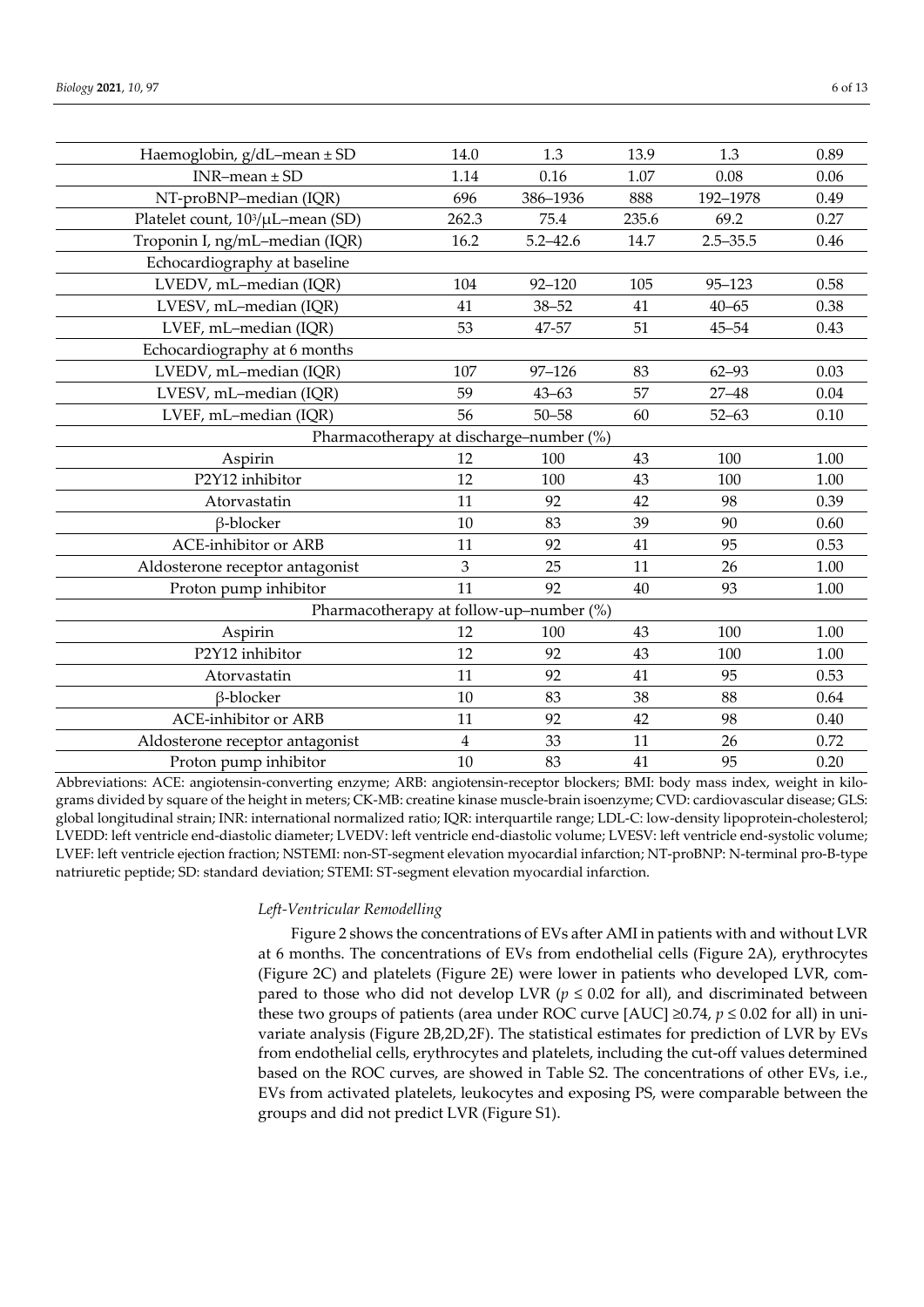

Figure 2. Concentrations of extracellular vesicles (EVs) measured with flow cytometry in platelet-depleted plasma prepared from patients with and without left ventricle remodelling (LVR) 6 months after AMI. (**A**,**B**): EVs from endothelial cells. (**C**,**D**): EVs from erythrocytes. (**E**,**F**): EVs from platelets.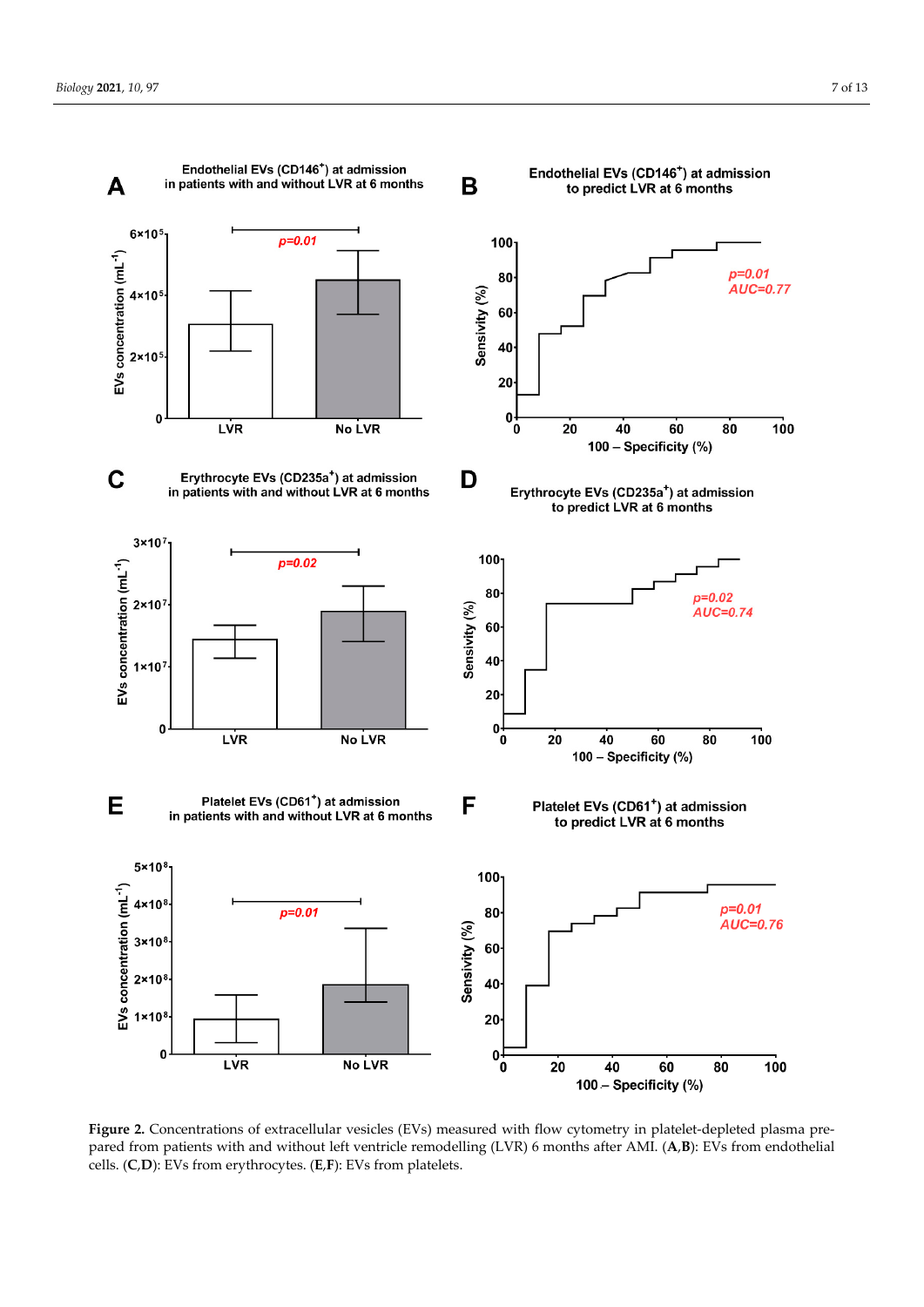Because the concentrations of EVs from endothelial cells, erythrocytes and platelets discriminated between patients with and without LVR when measured separately, we incorporated these EV subtypes in a logistic regression model along with clinical data. To select the clinical data which should be incorporated in the model, we compared characteristics presented in Table S1 between patients with high and low concentrations of (i) endothelial cells, (ii) erythrocyte EVs and (iii) platelets EVs, based on the determined cutoff values. Patients with low endothelial EV concentrations  $( $3.64 \times 10^5$  per ml)$  had higher INR  $(p = 0.024)$ , compared to patients with high endothelial EV concentrations. Patients with low erythrocyte EV concentration  $\left($  <1.67  $\times$  10<sup>7</sup> per ml) had higher creatinine (*p* = 0.041), compared to patients with high erythrocyte EV concentrations. Finally, patients with low platelet EV concentrations  $\left($ <1.68  $\times$  10<sup>8</sup> per ml) had lower platelet count (*p* = 0.009), lower LDL-C concentration (*p* = 0.004) and higher prevalence of hypertension (*p* = 0.013) and smoking (*p* = 0.049), compared to patients with high platelet EV concentrations. Other clinical characteristics did not differ between the subsequent patient groups. Established predictors of LVR such as age, gender, AMI type and peak troponin I concentration were included in the model as well [24,25].

Multivariate logistic regression models for prediction of LVR was done for each EV subtype separately (Table S3,). The concentrations of EVs from endothelial cells and erythrocytes were independent predictors of LVR (OR 8.2, CI 1.3–54.2, *p* = 0.03 for endothelial EVs; OR 17.8, CI 2.3–138.6, *p* = 0.01 for erythrocyte EVs). In contrast, EVs from platelets did not predict LVR in multivariate analysis (OR 21.5, CI 0.8–572.1, *p* = 0.07). However, combining the concentrations of EVs from endothelial cells, erythrocytes and platelets in one ROC curve improved LVR prediction (AUC 0.87, CI 0.73–1.00,  $p = 0.0004$ ; Figure 3), compared to each EV subtype measured separately. No other clinical characteristics predicted LVR (Table S3,).



## Endothelial cell, erythrocyte and platelet EVs at admission to predict LVR at 6 months

**Figure 3.** Combination of the concentrations of extracellular vesicles (EVs) from endothelial cells, erythrocytes and platelets based on the cut-offs to predict left ventricular remodelling (LVR) after AMI.

## **4. Discussion**

The main finding of our study is that the plasma concentrations of EVs from endothelial cells (CD146<sup>+</sup>), erythrocytes (CD235a<sup>+</sup>) and platelets (CD61<sup>+</sup>) 24 hours after AMI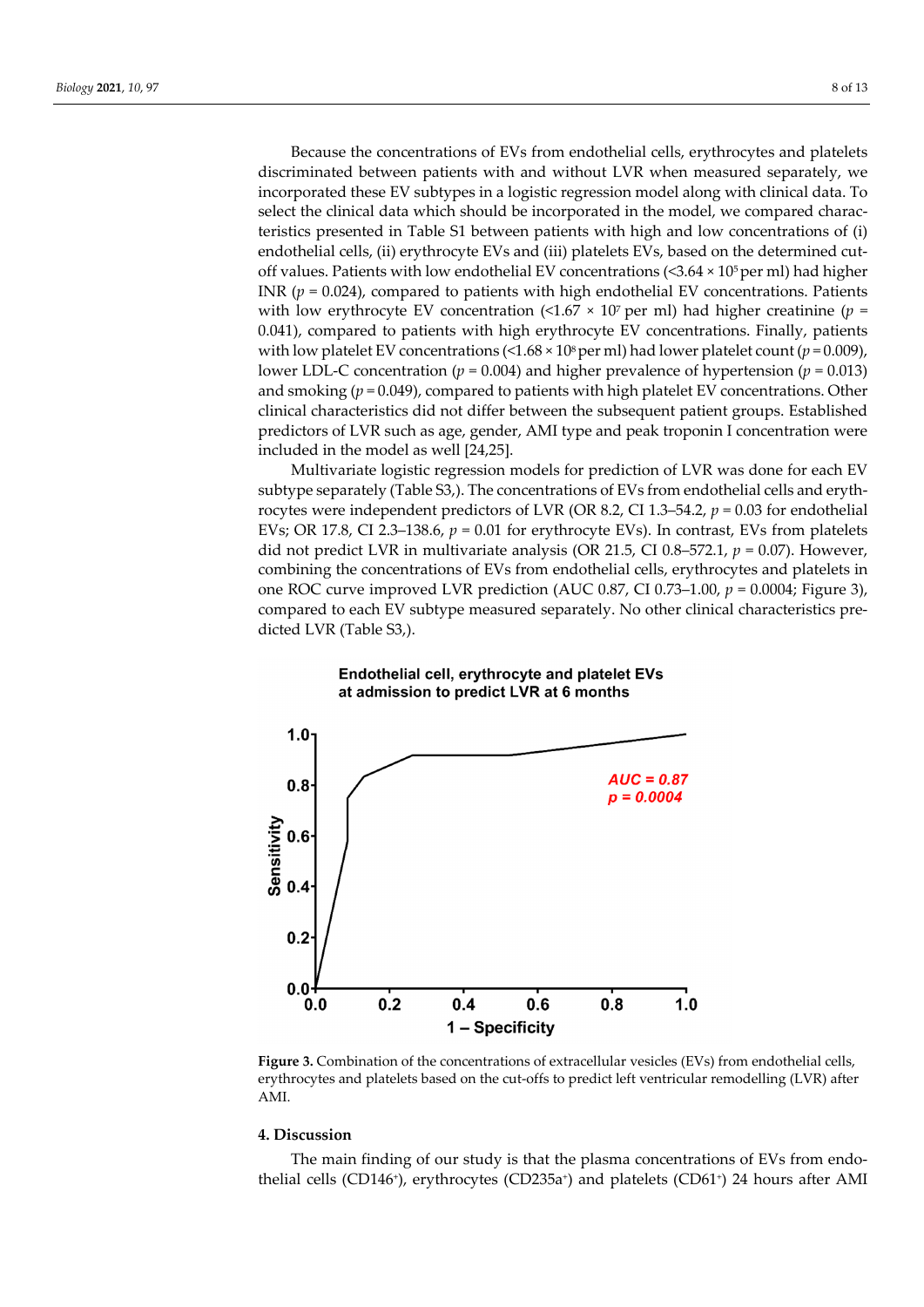predicted LVR at 6 months (Figure 2). Combining these 3 EV subtypes allowed to predict LVR after AMI with 83% sensitivity and 87% specificity (Figure 3).

Despite growing evidence demonstrating the role of EVs in cardiac and vascular remodelling [26], to the best of our knowledge this is the first clinical study to propose a novel strategy to predict LVR based on measuring the concentrations of EVs in plasma. Multiple other biomarkers including NT-proBNP, cardiac troponins, aspartate and alanine transaminase and C-reactive protein were evaluated for the prediction of LVR [27]. However, the combination of these biomarkers exhibited lower sensitivity and specificity compared to the strategy which we developed in this study, based on EVs [27]. In a recent systematic review summarizing the association between circulating biomarkers and LVR after AMI, 112 relations between 52 different biomarkers and LVR were reported [28]. The biomarkers most consistently associated with LVR included matrix metalloproteinase-9, collagen peptides, and B-type natriuretic peptide [28]. However, none of these biomarkers has been hitherto applied in a routine clinical setting to predict LVR due to their low sensitivity and/ or specificity.

There is increasing evidence that EVs mediate the complex interplay between cardiomyocytes, fibroblasts, endothelial cells, vascular smooth muscle cells and extracellular matrix underlying LVR [29]. Depending on the cellular origin and concentration of EVs, EVs are either cardioprotective or promote adverse LVR [30]. In our study, decreased concentrations of EVs from endothelial cells (CD146+), erythrocytes (CD235a+) and platelets (CD61+) were associated with LVR.

Communication between endothelial cells and cardiomyocytes regulates cardiomyocyte function and the contractile state by providing both oxygenated blood supply and local protective signals that promote cardiomyocyte organization and survival [31]. For example, endothelial EVs transfer several active molecules including regulatory peptides and growth factors involved in angiogenesis and tissue reparation, therefore triggering epigenetic changes in the cardiomyocytes [26]. On the other hand, endothelial EVs might be involved in myocardial and vascular damage [26]. In our study, decreased concentrations of endothelial EVs were independent predictors of LVR, implying their cardioprotective properties, previously showed in cell cultures and animal models [32]. However, the population of endothelial EVs is very heterogeneous and their function is determined by the surface molecules and content [33]. Since we did not perform any functional experiments, we may only speculate about the role of CD146<sup>+</sup> endothelial EVs in LVR.

Although erythrocytes are traditionally perceived as transporters of oxygen and nutrients to the tissues, recent experimental evidence indicates that they also participate in the nitric oxide metabolism and redox balance [34]. Myocardial reperfusion in patients with AMI decreased the activity of erythrocyte anti-oxidant enzymes, suggesting impaired anti-oxidant mechanisms after AMI [35]. Oxidative stress, in turn, plays an important role in HF pathophysiology. In a murine model, overexpression of the anti-oxidative enzyme glutathione peroxidase could attenuate post-AMI LVR and HF development [36]. Erythrocyte EV formation was showed to enable the selective removal of the oxidized proteins from erythrocytes [37]. In a transgenic murine model, erythrocyte EVs facilitated the cross-talk between erythrocytes and cardiomyocytes that contributed to the homeostasis after myocardial infarction [38]. Based on our results, it could be hypothesized that the decreased concentrations of erythrocyte EVs after AMI may indicate the disturbed erythrocyte redox balance, which contributes to LVR. Possibly, the degree of erythrocyte redox balance impairment might be associated with infarct area size. However, in our multivariate logistic regression model, AMI type and peak troponin I were not independent predictors of LVR. Hence, the factors responsible for erythrocyte redox balance and EV release after AMI remain to be established.

Platelets are widely recognized as key players in primary hemostasis and thrombosis. However, increasing experimental and clinical evidence shows that platelets contribute to many other pathophysiological processes including wound healing and cardiac regeneration through the release of growth factors, cytokines, and EVs [39,40]. Platelet EVs were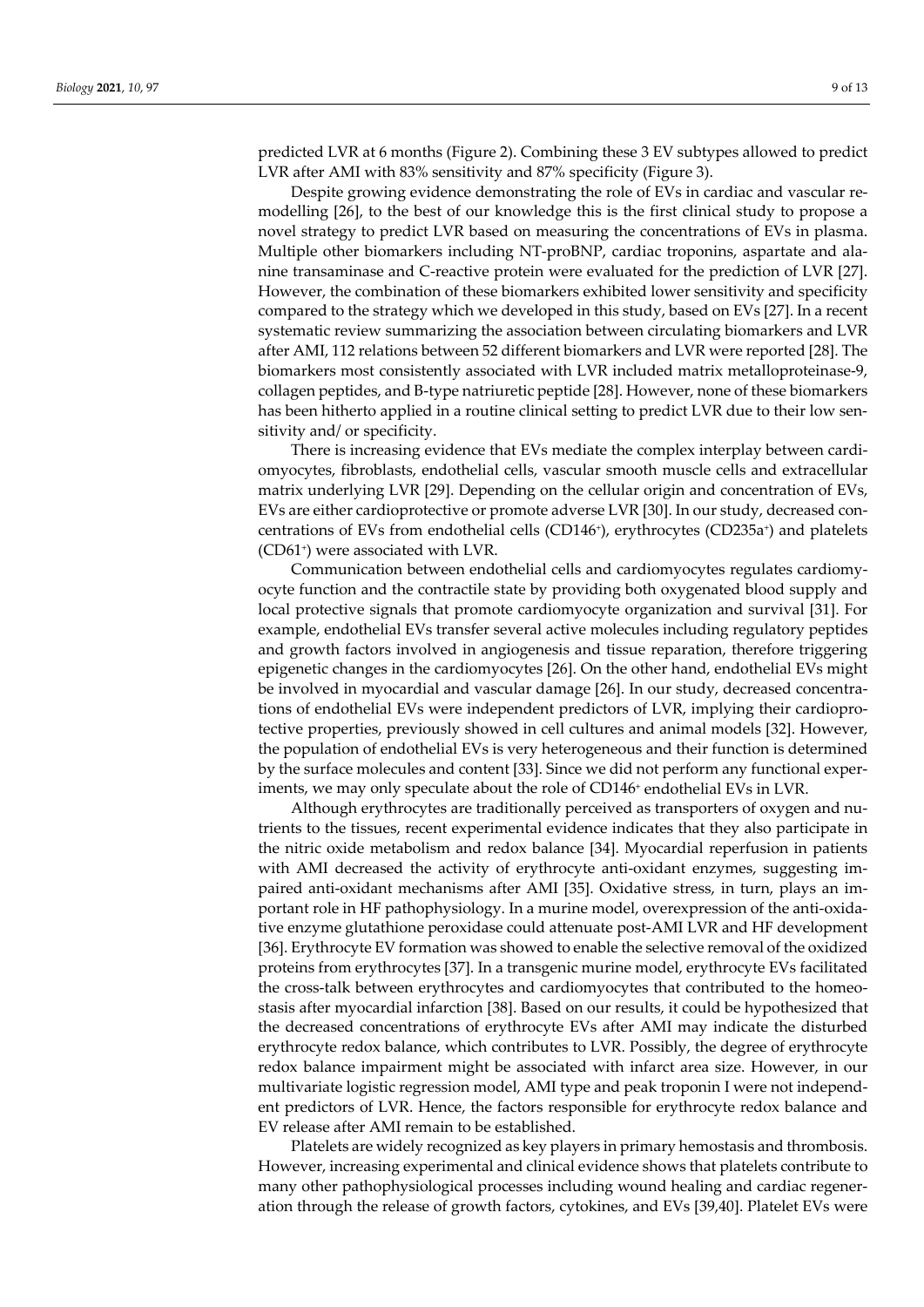showed to have pro-inflammatory properties in multiple studies. However, an initial, acute period of controlled inflammation may have a paradoxically beneficial role in cardiac recovery after AMI [41]. Whereas the direct interactions between platelet EVs and cardiomyocytes where not yet extensively studies, platelet EVs were demonstrated to improve endothelial cell function by decreasing endothelial permeability after thrombin challenge [42]. Finally, platelet EVs have been implicated in the therapeutic activity, of platelet-rich-plasma [43]. If so, EVs might be used not only to predict LVR, but also to augment regeneration of the post-infarct myocardium [44].

We did not use the second detection technique to study EVs, which does not comply with the MISEV 2018 (Minimal information for studies of extracellular vesicles) recommendations, which is a limitation of this study [45]. However, the goal of our study required both (i) to determine the EVs concentrations is a high-throughput way, and (ii) to determine the EVs cellular origin. None of the other well-established methods to study including nanoparticle tracking analysis, tunable resistive pulse sensing, Western blot or transmission electron microscopy would allow to fulfil both of these goals [46] and therefore they were not applied in this study. Another limitation is that we were not able to detect all EVs in plasma, since the EV-dedicated flow cytometer applied in this study has a detection limit of 150–200 nm for EVs [47], and most EVs have a diameter of less than 300 nm [48]. Hence, our findings specifically refer to EVs above the detection limit of the applied flow cytometer and cannot be extrapolated to the entire EV population. To increase the reliability of our findings and prove that the observed effects are really due to EVs and not due to other particles present in plasma (for examples chylomicrons), we compared the concentrations and predictive value of total particles and non-EV particles including chylomicrons (defined based on the differences in refractive index) [19] in patients with and without LVR (Figure S2). Neither total particles nor non-EV particles differed between patient groups and had predictive value for LVR, confirming that our findings are specifically due to EVs. Nevertheless, since we have not ultimately proved the association between the decreased concentrations of EVs and hard clinical end-points including recurrent hospitalizations or death due to HF, our results remain hypothesis-generating and required confirmation in future trials.

#### **5. Conclusions**

Decreased plasma concentrations of EVs from endothelial cells, erythrocytes and platelets predict LVR after AMI. Since EV release EVs contributes to cellular homeostasis by waste removal, decreased concentrations of EVs may indicate dysfunctional cardiac homeostasis after AMI, thus promoting LVR. Understanding how the communication between endothelial cells, erythrocytes and platelets cardiomyocytes is critical for cardiac regeneration after AMI.

**Supplementary Materials:** The following are available online at www.mdpi.com/2079- 7737/10/2/97/s1, Figure S1: Concentrations of extracellular vesicles which did not differ between patients with and without left ventricle remodelling, Figure S2: Concentrations of total particles and non-EV particles including chylomicrons in patients with and without left ventricle remodelling after AMI, Table S1: Study inclusion and exclusion criteria, Table S2: Statistical estimates for prediction of left ventricle remodelling by extracellular vesicles, Table S3: Multivariate logistic regression model for prediction of left ventricle remodelling including extracellular vesicles and clinical variables.

**Author Contributions:** Conceptualization, A.G. and A.K.-C., K.J.F; methodology, A.G., K.P., K.S., B.R; formal analysis, C.E., M.P.; investigation, R.N., E.v.d.P.; resources, M.B., J.K., T.M.; data curation, M.J., Ł.S.; writing—original draft preparation, K.S., B.R.; writing—review and editing, A.G., A.K-C., K.J.F.; visualization R.N., E.v.d.P.; supervision, A.K.-C., G.O., K.J.F; project administration, C.E., M.P.; funding acquisition, A.G., K.J.F., M.P. All authors have read and agreed to the published version of the manuscript.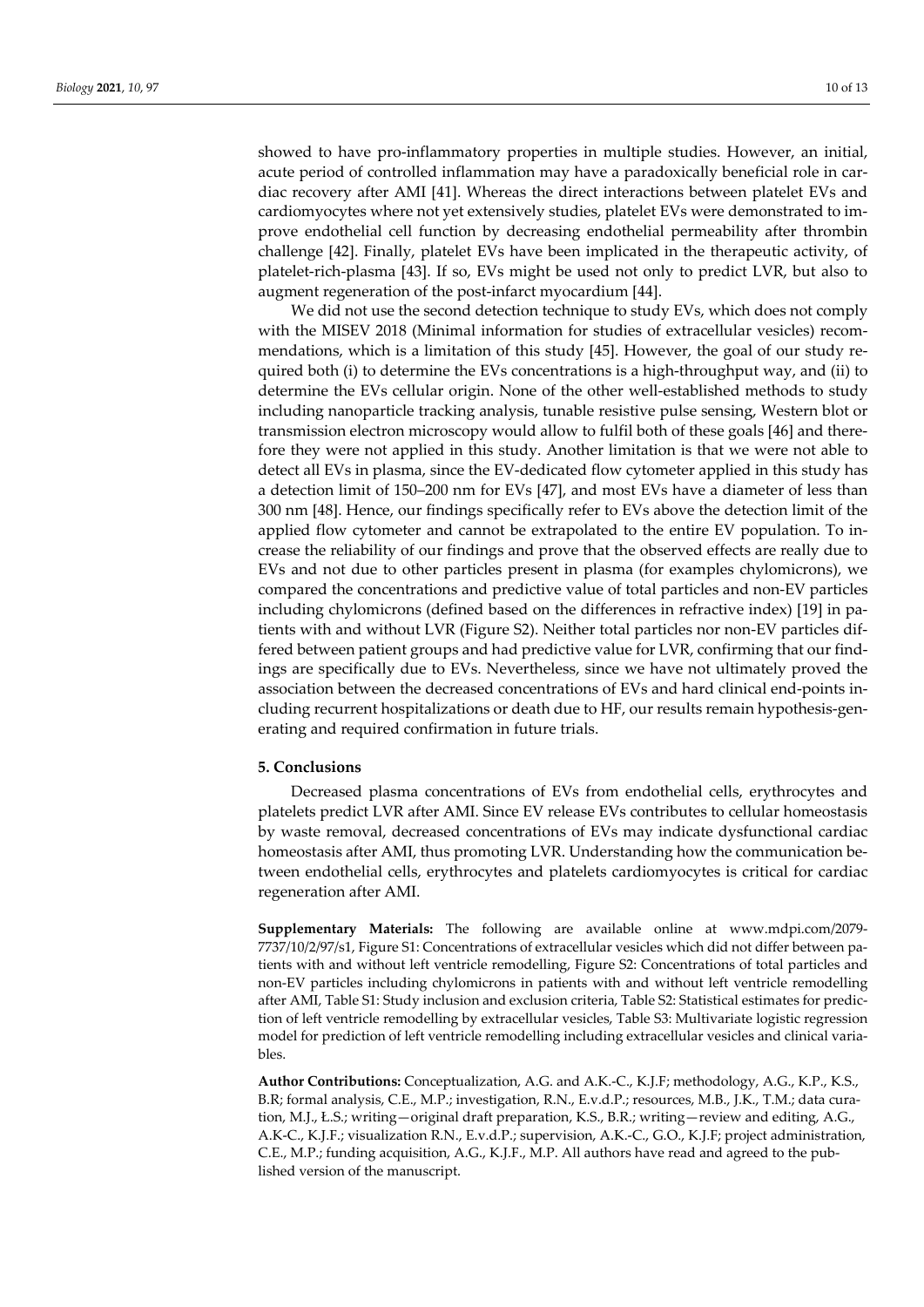**Funding:** The work was funded by the PRELUDIUM Grant of the Polish National Science Centre (2018/31/N/NZ7/02260) to A. Gąsecka, PRELUDIUM Grant of the Polish National Science Centre (2017/25/N/NZ5/00545) to C. Eyileten and VENI grant to E. van der Pol (15924). The funders had no role in the design of the study; in the collection, analyses, or interpretation of data; in the writing of the manuscript, or in the decision to publish the results.

**Institutional Review Board Statement:** The study was conducted according to the guidelines of the Declaration of Helsinki, and approved by the Ethics Committee of Medical University of Warsaw (approval number KB/112/2016, date of approval 10 May 2016).

**Informed Consent Statement:** Informed consent was obtained from all subjects involved in the study and to publish this paper.

**Data Availability Statement:** Source data including flow cytometry files are available upon request.

**Acknowledgments:** A. Gasecka, C. Eyileten, M. Postuła and K. J. Filipiak acknowledge the International and Intercontinental Cardiovascular and Cardiometabolic Research Team (I-COMET).

**Conflicts of Interest:** E. van der Pol is a cofounder and shareholder of Exometry BV. All other authors declare no conflict of interest.

## **References**

- 1. Ab Khan, M.; Hashim, M.J.; Mustafa, H.; Baniyas, M.Y.; Al Suwaidi, S.K.B.M.; Alkatheeri, R.; Alblooshi, F.M.K.; Almatrooshi, M.E.A.H.; Alzaabi, M.E.H.; Al Darmaki, R.S.; et al. Global Epidemiology of Ischemic Heart Disease: Results from the Global Burden of Disease Study. *Cureus* **2020**, *12*, e9349, doi:10.7759/cureus.9349.
- 2. Mathers, C.D.; Loncar, D. Projections of Global Mortality and Burden of Disease from 2002 to 2030. *PloS Med.* **2006**, *3*, e442, doi:10.1371/journal.pmed.0030442.
- 3. Hartley, A.; Marshall, D.C.; Salciccioli, J.D.; Sikkel, M.B.; Maruthappu, M.; Shalhoub, J. Trends in Mortality From Ischemic Heart Disease and Cerebrovascular Disease in Europe. *Circulation* **2016**, *133*, 1916–1926, doi:10.1161/circulationaha.115.018931.
- 4. Anderson, J.L.; Morrow, D.A. Acute myocardial infarction. *N. Engl. J. Med.* **2017**, *376*, 2053–2064.
- 5. Flachskampf, F.; Schmid, M.; Rost, C.; Achenbach, S.; DeMaria, A.N.; Daniel, W.G. Cardiac imaging after myocardial infarction. *Eur. Hear. J.* **2010**, *32*, 272–283, doi:10.1093/eurheartj/ehq446.
- 6. Ola, R.K.; Meena, C.B.; Ramakrishnan, S.; Agarwal, A.; Bhargava, S. Detection of Left Ventricular Remodeling in Acute ST Elevation Myocardial Infarction after Primary Percutaneous Coronary Intervention by Two Dimensional and Three Dimensional Echocardiography. *J. Cardiovasc. Echogr.* **2018**, *28*, e39, doi:10.4103/jcecho.jcecho\_32\_17.
- 7. Cokkinos, D.; Belogianneas, C. Left Ventricular Remodelling: A Problem in Search of Solutions. *Eur. Cardiol. Rev.* **2016**, *11*, 29– 35, doi:10.15420/ecr.2015:9:3.
- 8. Frigerio, M.; Roubina, E. Drugs for Left Ventricular Remodeling in Heart Failure. *Am. J. Cardiol.* **2005**, *96*, 10–18, doi:10.1016/j.amjcard.2005.09.060.
- 9. Van Der Pol, E.; Böing, A.N.; Harrison, P.; Sturk, A.; Nieuwland, R. Classification, Functions, and Clinical Relevance of Extracellular Vesicles. *Pharmacol. Rev.* **2012**, *64*, 676–705, doi:10.1124/pr.112.005983.
- 10. Yuana, Y.; Sturk, A.; Nieuwland, R. Extracellular vesicles in physiological and pathological conditions. *Blood Rev.* **2013**, *27*, 31– 39, doi:10.1016/j.blre.2012.12.002.
- 11. Buzas, E.I.; György, B.; Nagy, G.; Falus, A.; Gay, S. Emerging role of extracellular vesicles in inflammatory diseases. *Nat. Rev. Rheumatol.* **2014**, *10*, 356–364.
- 12. Gąsecka, A.; Böing, A.N.; Filipiak, K.J.; Nieuwland, R. Platelet extracellular vesicles as biomarkers for arterial thrombosis. *Platelets* **2016**, *28*, 228–234, doi:10.1080/09537104.2016.1254174.
- 13. Gąsecka, A.; Nieuwland, R.; Budnik, M.; Dignat-George, F.; Eyileten, C.; Harrison, P.; Huczek, Z.; Kaplon-Cieslicka, A.; Lacroix, R.; Opolski, G.; et al. Randomized controlled trial protocol to investigate the antiplatelet therapy effect on extracellular vesicles (AFFECT EV) in acute myocardial infarction. *Platelets* **2018**, *31*, 26–32, doi:10.1080/09537104.2018.1557616.
- 14. Gasecka, A.; Nieuwland, R.; Budnik, M.; Dignat-George, F.; Eyileten, C.; Harrison, P.; Lacroix, R.; Leroyer, A.; Opolski, G.; Pluta, K.; et al. Ticagrelor attenuates the increase of extracellular vesicle concentrations in plasma after acute myocardial infarction compared to clopidogrel. *J. Thromb. Haemost.* **2020**, *18*, 609–623, doi:10.1111/jth.14689.
- 15. Ibanez, B.; James, S.; Agewall, S.; Antunes, M.J.; Bucciarelli-Ducci, C.; Bueno, H.; Caforio, A.L.P.; Crea, F.; Goudevenos, J.A.; Halvorsen, S.; et al. 2017 ESC Guidelines for the management of acute myocardial infarction in patients presenting with ST segment elevation: The Task Force for the management of acute myocardial infarction in patients presenting with ST-segment elevation of the European Society of Cardiology (ESC). *Eur. Heart J.* **2018**, *39*, 1–66, doi:10.1093/eurheartj/ehx393.
- 16. Roffi, M.; Patrono, C.; Collet, J.P.; Mueller, C.; Valgimigli, M.; Andreotti, F.; Bax, J.J.; Borger, M.A.; Brotons, C.; Chew, D.P.; et al. 2015 ESC Guidelines for the management of acute coronary syndromes in patients presenting without persistent ST-segment elevation: Task Force for the Management of Acute Coronary Syndromes in Patients Presenting without Persistent ST-Segment Elevation of the European Society of Cardiology (ESC). *Eur. Heart J.* **2016**, *37*, 267–315, doi:10.1093/eurheartj/ehv320.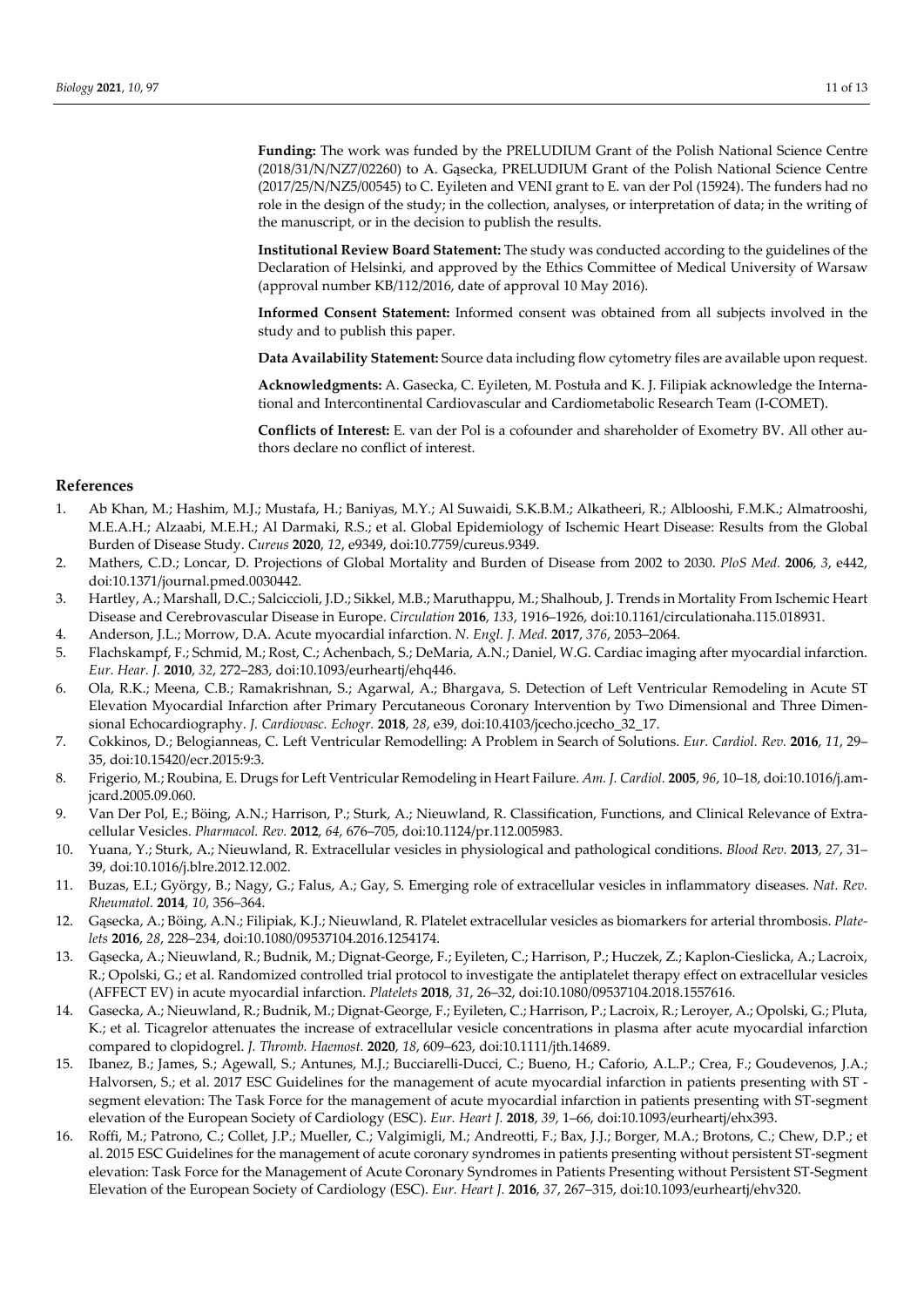- 17. Coumans, F.A.W.; Brisson, A.R.; Buzas, E.I.; Dignat-George, F.; Drees, E.E.E.; El-Andaloussi, S.; Emanueli, C.; Gasecka, A.; Hendrix, A.A.; Hill, A.F.A.F.; et al. Methodological guidelines to study extracellular vesicles. *Circ. Res.* **2017**, *120*, 1632–1648.
- 18. van der Pol, E.; Van Gemert, M.J.C.; Sturk, A.; Nieuwland, R.; Van Leeuwen, T.G.; Nieuwl, R.; Van Leeuwen, T.G. Single vs. swarm detection of microparticles and exosomes by flow cytometry. *J. Thromb. Haemost.* **2012**, *10*, 919–930.
- 19. van der Pol, E.; de Rond, L.; Coumans, F.A.W.; Gool, E.L.; Böing, A.N.; Sturk, A.; Nieuwland, R.; van Leeuwen, T.G. Absolute sizing and label-free identification of extracellular vesicles by flow cytometry. *Nanomed. Nanotechnol. Biol. Med.* **2018**, *14*, 801– 810.
- 20. de Rond, L.; Libregts, S.F.W.M.; Rikkert, L.G.; Hau, C.M.; van der Pol, E.; Nieuwland, R.; van Leeuwen, T.G.; Coumans, F.A.W. Refractive index to evaluate staining specificity of extracellular vesicles by flow cytometry. *J. Extracell. Vesicles* **2019**, *8*, 1643671.
- 21. De Rond, L.; Van Der Pol, E.; Hau, C.M.; Varga, Z.; Sturk, A. Comparison of Generic Fluorescent Markers for Detection of Extracellular Vesicles by Flow Cytometry. *Clin. Chem.* **2018**, *64*, 680–689.
- 22. Welsh, J.A.; Van Der Pol, E.; Arkesteijn, G.J.A.; Bremer, M.; Brisson, A.; Coumans, F.; Dignat-George, F.; Duggan, E.; Ghiran, I.; Giebel, B.; et al. MIFlowCyt-EV: A framework for standardized reporting of extracellular vesicle flow cytometry experiments. *J. Extracell. Vesicles* **2020**, *9*, 1713526.
- 23. Sun, C.; Zhao, W.-B.; Chen, Y.; Hu, H. Higher Plasma Concentrations of Platelet Microparticles in Patients With Acute Coronary Syndrome: A Systematic Review and Meta-analysis. *Can. J. Cardiol.* **2016**, *32*, e1325, doi:10.1016/j.cjca.2016.02.052.
- 24. Ørn, S.; Manhenke, C.; Anand, I.S.; Squire, I.; Nagel, E.; Edvardsen, T.; Dickstein, K. Effect of Left Ventricular Scar Size, Location, and Transmurality on Left Ventricular Remodeling With Healed Myocardial Infarction. *Am. J. Cardiol.* **2007**, *99*, 1109–1114, doi:10.1016/j.amjcard.2006.11.059.
- 25. Hallén, J.; Jensen, J.K.; Fagerland, M.W.; Jaffe, A.S.; Atar, D. Cardiac troponin I for the prediction of functional recovery and left ventricular remodelling following primary percutaneous coronary intervention for ST-elevation myocardial infarction. *Heart*  **2010**, *96*, 1892–1897, doi:10.1136/hrt.2009.190819.
- 26. Berezin, A.E.; Berezin, A.A. Extracellular endothelial cell-derived vesicles: Emerging role in cardiac and vascular remodeling in heart failure. *Front. Cardiovasc. Med.* **2020**, *7*, 47, doi:10.3389/fcvm.2020.00047.
- 27. Reinstadler, S.J.; Feistritzer, H.-J.; Reindl, M.; Klug, G.; Mayr, A.; Mair, J.; Jaschke, W.; Metzler, B. Combined biomarker testing for the prediction of left ventricular remodelling in ST-elevation myocardial infarction. *Open Heart* **2016**, *3*, e000485, doi:10.1136/openhrt-2016-000485.
- 28. Fertin, M.; Dubois-Deruy, E.; Belliard, A.; Amouyel, P.; Pinet, F.; Bauters, C. Usefulness of Circulating Biomarkers for the Prediction of Left Ventricular Remodeling After Myocardial Infarction. *Am. J. Cardiol.* **2012**, *110*, 277–283, doi:10.1016/j.amjcard.2012.02.069.
- 29. Waldenström, A.; Ronquist, G. Role of Exosomes in Myocardial Remodeling. *Circ. Res.* **2014**, *114*, 315–324, doi:10.1161/circresaha.114.300584.
- 30. Ailawadi, S.; Wang, X.; Guo-Chang, F.; Fan, G.-C. Pathologic function and therapeutic potential of exosomes in cardiovascular disease. *Biochim. Biophys. Acta (BBA) Mol. Basis Dis.* **2015**, *1852*, 1–11, doi:10.1016/j.bbadis.2014.10.008.
- 31. Hsieh, P.C.; Davis, M.E.; Lisowski, L.K.; Lee, R.T. Endothelial-Cardiomyocyte Interactions in Cardiac Development and Repair. *Annu. Rev. Physiol.* **2006**, *68*, 51–66, doi:10.1146/annurev.physiol.68.040104.124629.
- 32. Gasecka, A.; Nieuwland, R.; Siljander, P.R.-M. Platelet-derived extracellular vesicles. *Platelets* **2019**, 401–416, doi:10.1016/B978- 0-12-813456-6.00022-9.
- 33. Deng, F.; Wang, S.; Zhang, L. Endothelial microparticles act as novel diagnostic and therapeutic biomarkers of circulatory hypoxia-related diseases: A literature review. *J. Cell. Mol. Med.* **2017**, *21*, 1698–1710, doi:10.1111/jcmm.13125.
- 34. Kuhn, V.; Diederich, L.; Keller IV, T.C.S.; Kramer, C.M.; Lückstädt, W.; Panknin, C.; Suvorava, T.; Isakson, B.E.; Kelm, M.; Cortese-Krott, M.M. Red blood cell function and dysfunction: Redox regulation, nitric oxide metabolism, anemia. *Antioxid. Redox Signal.* **2017**, *26*, 718–742.
- 35. Bhakuni, P.; Chandra, M.; Misra, M.K. Oxidative stress parameters in erythrocytes of post-reperfused patients with myocardial infarction. *J. Enzym. Inhib. Med. Chem.* **2005**, *20*, 377–381, doi:10.1080/14756360500112409.
- 36. Shiomi, T.; Tsutsui, H.; Matsusaka, H.; Murakami, K.; Hayashidani, S.; Ikeuchi, M.; Wen, J.; Kubota, T.; Utsumi, H.; Takeshita, A. Overexpression of Glutathione Peroxidase Prevents Left Ventricular Remodeling and Failure After Myocardial Infarction in Mice. *Circulation* **2004**, *109*, 544–549, doi:10.1161/01.cir.0000109701.77059.e9.
- 37. Willekens, F.L.A.; Werre, J.M.; Groenen-Döpp, Y.A.M.; Roerdinkholder-Stoelwinder, B.; De Pauw, B.; Bosman, G.J.C.G.M. Erythrocyte vesiculation: A self-protective mechanism? *Br. J. Haematol.* **2008**, *141*, 549–556, doi:10.1111/j.1365-2141.2008.07055.x.
- 38. Das, A.; Ziegler, O.; Danielson, K.; Simonson, B.; Lu, S.; Toxavidis, V.; John, T.; Ghiran, I.; Das, S. Role of Red Blood Cell Derived Extracellular Vesicles in Cardiac Remodeling After Myocardial Infarction in a Transgenic Murine Model. *Circ. Res.* **2017**, *121*, A414–A414.
- 39. Etulain, J. Platelets in wound healing and regenerative medicine. *Platelets* **2018**, *29*, 556–568, doi:10.1080/09537104.2018.1430357.
- 40. Liu, Y.; Gao, X.-M.; Fang, L.; Jennings, N.L.; Su, Y.; Q, X.; Samson, A.L.; Kiriazis, H.; Wang, X.-F.; Shan, L.; et al. Novel Role of Platelets in Mediating Inflammatory Responses and Ventricular Rupture or Remodeling Following Myocardial Infarction. *Arterioscler. Thromb. Vasc. Biol.* **2011**, *31*, 834–841, doi:10.1161/atvbaha.110.220467.
- 41. Wan, E.; Yeap, X.Y.; Dehn, S.; Terry, R.L.; Novak, M.L.; Zhang, S.; Iwata, S.; Han, X.; Homma, S.; Drosatos, K.; et al. Enhanced Efferocytosis of Apoptotic Cardiomyocytes Through Myeloid-Epithelial-Reproductive Tyrosine Kinase Links Acute Inflammation Resolution to Cardiac Repair After Infarction. *Circ. Res.* **2013**, *113*, 1004–1012, doi:10.1161/circresaha.113.301198.